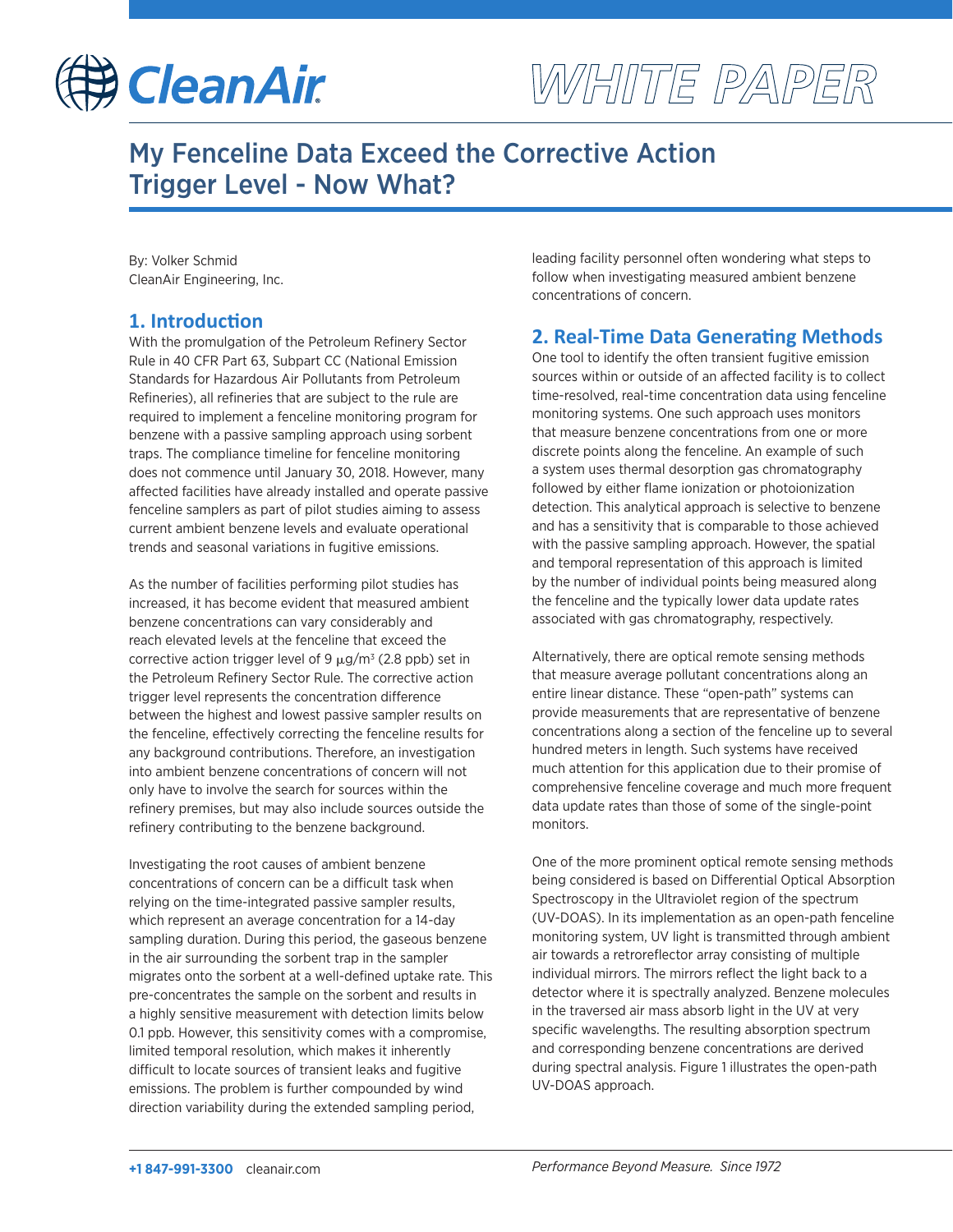

**Figure 1. Schematic of an Open-Path Monitoring System**

#### **3. Selection Considerations**

The single-point a well as open-path monitoring methods are technologically advanced systems. Their selection and use require numerous considerations and compromises. Attempting to implement complete fenceline coverage for an entire facility with either approach can become costprohibitive very quickly. Sensitivity is another consideration. While recent research and development efforts have increased the sensitivity of optical remote sensing systems such as open-path UV-DOAS systems, the current detection limits of most UV-DOAS systems are about 1 ppb in a 100-meter optical path. While this provides for a highly sensitive measurement, it is not sufficient to use these systems for continuous compliance monitoring.

With a corrective action trigger level of 2.8 ppb of benzene required by the Petroleum Refinery Sector Rule, a detection limit of 0.3 ppb or less is desirable. This favors preconcentrating single-point monitors since they can provide the necessary sensitivity. However, the low data update rates and limited fenceline coverage restricts its use in this application.

## **4. Benefits of Open-Path Systems**

Ultimately, the current sensitivity, specificity to benzene, ability to provide frequent data updates, and a larger fenceline coverage with a single system can make open-path UV-DOAS systems a useful diagnostic tool. For example, they can be used to help determine root causes when time-integrated passive sampler data show ambient benzene concentrations of concern at the fenceline. Such data is especially helpful when trying to distinguish between nearby and upwind sources of benzene emissions from outside the facility that contribute to background concentrations. Contributing sources can include neighboring industrial facilities, fueling operations, combustion sources, as well as nearby highways or roads.

Because many contributing sources generate transient short-term emissions, the rapid response from a UV-DOAS system can help to identify their location when paired with local meteorological data. In fact, this approach

can be used to locate and map ground-level plumes by positioning the optical path of the instrument near suspect contributing sources or by installing multiple retroreflector arrays for a finer spatial resolution of the measurement. In conjunction with real-time meteorological data, this approach can form the basis for a back-trajectory analysis to locate the contributing sources. A schematic of such a ground-plume locating setup using open-path technology and a permanent implementation of that concept at a petrochemical plant is shown in Figure 2.





**Figure 2. Ground-Level Plume Location Detection**

# **5. So What About Those Elevated Concentrations at My Fenceline?**

This leads back to the initial question: *I have performed a fenceline monitoring pilot study using passive samplers and measured ambient benzene concentrations of concern. What can I do now?* 

First of all, although the compliance date is still a year away, it is prudent to investigate the origin of measured ambient benzene concentrations of concern to clarify the emissions profile of the facility and to identify possible contributing sources, both inside and outside of the facility. In addition, measured ambient benzene concentrations of concern